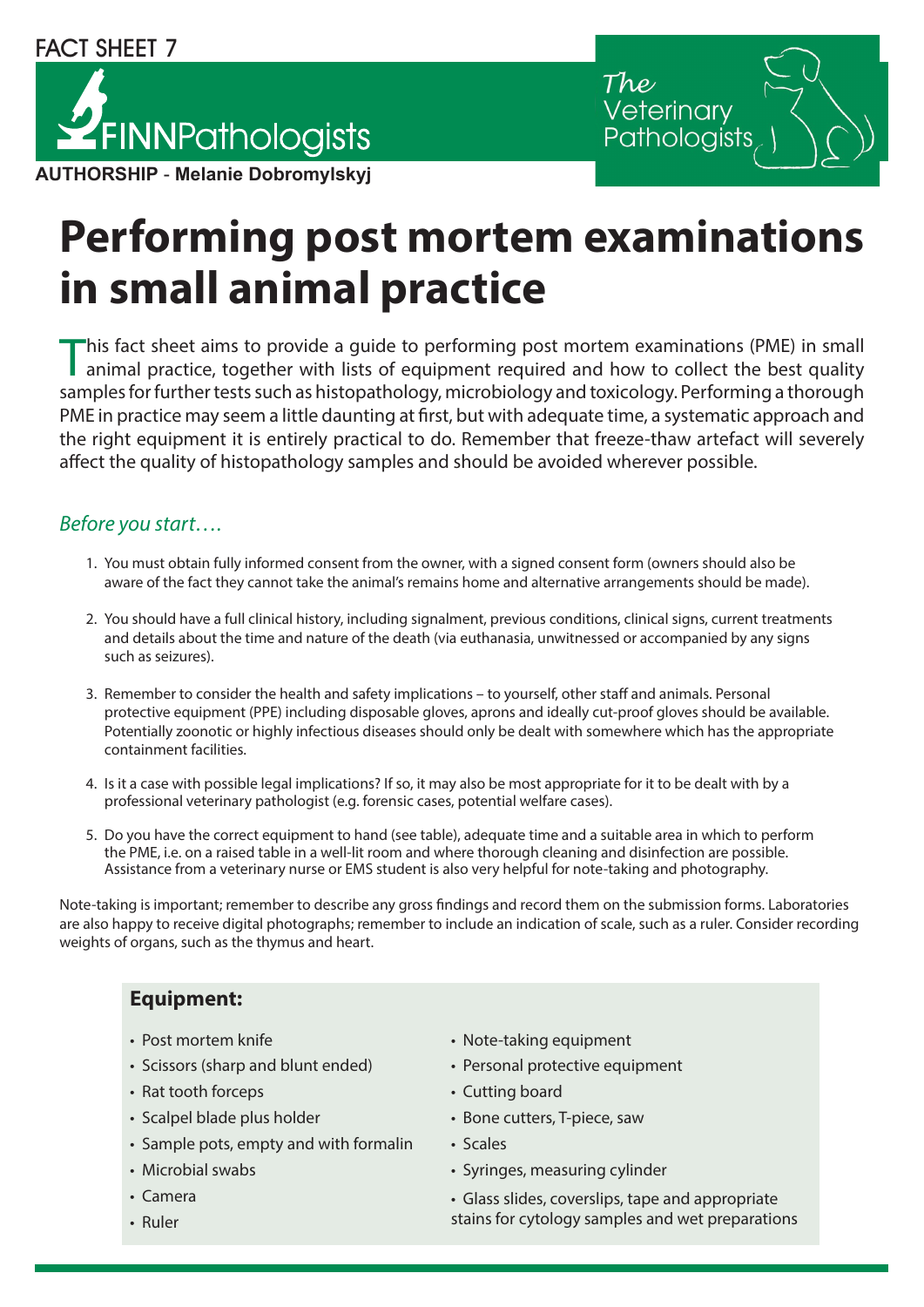

'eterinarv Pathologists

#### **Part 1 - External examination**

- **•** Weigh the animal
- **•** Remove and record any collars, bandages or other materials
- **•** Check for any microchips
- **•** Note the body condition score
- **•** Record any presence of rigor ("stiffness") and/or algor mortis ( "coldness")
- **•** Examine the external structures and surfaces including:the coat (clip patches, alopecia, venepuncture sites) - skin (petechiae, bruises, icterus, oedema, lesions, tattoos, cutaneous tumours, scars)
	- mucous membranes (pallor, icterus, petechiae)
	- eyes (including any discharge)
	- orifices (nares, ears, mouth including teeth, tongue and pharynx, anus, urogenital discharges, faecal staining)
- **•** Note any bony malformations, fractures or palpable masses (consider radiography)
- **•** Examine the feet and the nails for evidence of scuffing

#### **Part 2 - Opening the body cavities**

- **•** Place the animal on its back
- **•** Make incisions on both sides between the thoracic wall and the forelimbs (figure 1, cut 1)
- **•** Reflect the forelimbs away from the body wall, laying them flat to stabilise the body in dorsal recumbency (figure 2, cut 1)
- **•** Reflect the pelvic limbs in a similar way, by dissecting open the hip joints and laying the pelvic limbs out flat (figures 1 and 2, cut 1)
- **•** Make a ventral midline incision through the skin from the mandibular symphysis to the pubis (figure 2, cut 2)
- **•** Reflect the skin back from this midline incision by cutting through the subcutaneous fat (figure 2, cut 3); check the subcutaneous adipose tissue for any evidence of oedema or bruising
- **•** Slice through, examine and collect any superficial lymph nodes required (peripheral lymph nodes can be difficult to locate unless they are enlarged)
- **•** Make a full incision through the ventral midline from the xiphoid process to the pubis the linea alba should be elevated from the abdominal contents when making the midline incision to avoid inadvertent puncture of the abdominal viscera
- **•** Extend the incision through the left and right sides of the abdominal wall caudal to the diaphragm and costal arch (figure 3 and 4). Be careful not to puncture the thoracic cavity
- **•** Examine the abdominal viscera in situ and check they are:
	- intact
		- the right size
		- in the right location
- **•** Make a note of any abnormal fluid present in the abdomen:
	- approximate volume, colour, consistency and clarity
	- take a sample
- **•** Make a small stab incision through the diaphragm to check for negative pressure in the thorax observe and listen for the influx of air – you should see the diaphragm move towards the abdominal cavity and become less tense
- **•** Cut a line through the soft tissues down to the bone along both sides of the ribcage. Using bone-cutters, cut through each rib along one side (figure 4) – you should now be able to reflect the sternum and the attached portions of ribs over to reveal the thoracic viscera in situ
- **•** Use a knife to cut through the opposite site of the thoracic wall at the level of the costochondral junction
- **•** Check for any fluid present within the thorax (take a sample if indicated) and for any displacement of organs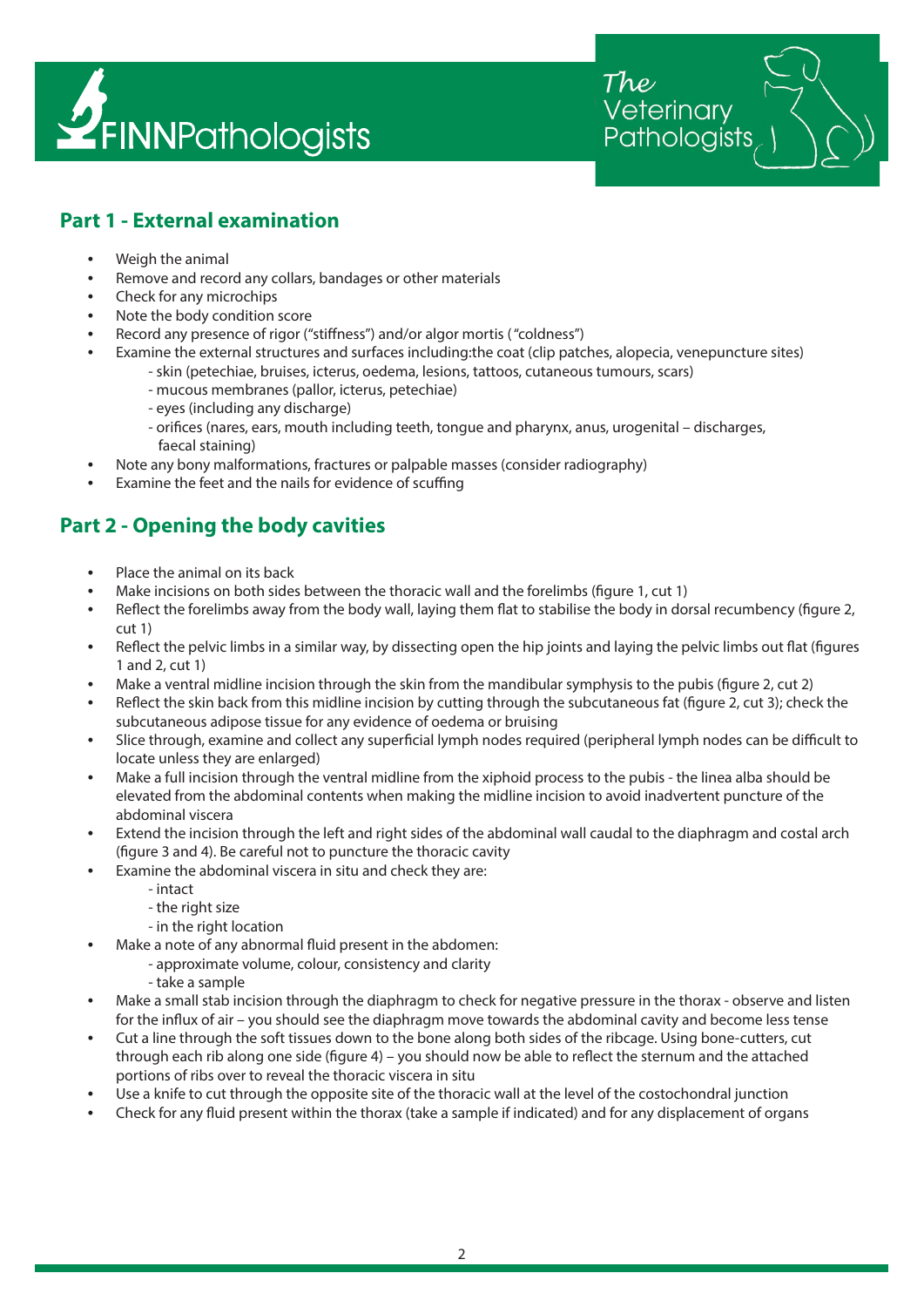

'eterinary Pathologists

## **Part 3 - Thorax**

- **•** Incise between the mandibles through to the oral cavity and pull the tongue through the floor of the mouth (figure 4)
- **•** While applying gentle traction on the tongue, continue to free the tongue, oropharynx and larynx from their surrounding connective tissues
- **•** Incise across the soft palate, through the joints in the hyoid apparatus and continue to dissect the connective tissues to remove the oesophagus, trachea, lungs and heart out as one (called the "pluck")
- **•** Cut through the oesophagus, caudal vena cava and aorta at the level of the diaphragm to free the pluck from the thoracic cavity - once the pluck is removed, place it on a separate board or table
- **•** Check the tonsils, lymph nodes and salivary glands
- **•** Identify and remove the thyroid and parathyroid glands (also check for the thymus if it is a young animal)
- **•** Open the oesophagus along the entire length, examine the internal surface and note any contents
- **•** Open the trachea from the larynx to the primary bronchi; again note the internal surface and any contents
- **•** Palpate all the lung lobes and note any external lesions, areas of consolidation or haemorrhage and their pattern of distribution (beware of post mortem change)
- **•** Check the bronchial lymph nodes
- **•** Open along all the major bronchi into the lung parenchyma, again noting any contents (take a swab for microbial culture if respiratory disease is suspected)
- **•** Collect tissue samples for histology from several of the lung lobes, ensuring a good section through the lung including major and minor airways through to the pleural surface
- **•** Note if the pieces of lung float in the formalin (this means they contain air).
- **•** Slice through the remaining lung in parallel cuts at approximately 1 cm intervals (like slicing a loaf of bread) examine the cut surfaces.

#### **Part 4 - Heart**

- **•** Incise the pericardial sac, note any abnormalities of the pericardial fluid
- **•** Reflect the sac up over the base of the heart and examine the base of the heart for any external masses or irregularities
- **•** Examine the great vessels and atria, epicardial surface and coronary vessels
- **•** Dissect the heart away from the remaining pluck
- **•** Wash gently in water to remove as much blood as possible from within the cardiac chambers
- **•** Record a weight the normal weight for most animals is up to 1% of body weight, with exceptions for very young, athletic or cachexic animals
- **•** Identify the right side of the heart; make an incision into the right atrium and then down through the right atrioventricular valve into the right ventricle, just to the edge of the coronary grove
- **•** Open the left side by making an incision directly through the middle of the ventricle starting from the atrium and extending to the apex, cutting through the left atrioventricular valve
- **•** Rinse the endocardial surface thoroughly and examine the endocardium (pallor, depressions, thickening or discolouration)
- **•** Examine the atrioventricular valves (nodules, misshaped or thickening of the valve leaflets)
- **•** Check for any evidence of atrial or ventricular septal defects
- **•** Cut up into the great vessels and examine the aortic and pulmonary valves
- **•** Examine the myocardium on cut surfaces
- **•** Measure the thickness of the right ventricular free wall, interventricular septum and the left ventricular free wall:
	- the normal ratio is approximately 1:3:3 for the RVFW: IVS: LVFW
	- cut through the heart perpendicular to the long axis at approximately one third of the way up from the apex
		- do not take your measurements through the papillary muscles

Minimal samples to collect for histology include a portion of left and right ventricular walls and interventricular septum, including papillary muscles

*For cases with suspected cardiac disease, or for smaller hearts particularly from cats, you can submit the heart whole once you have obtained the fresh weight.*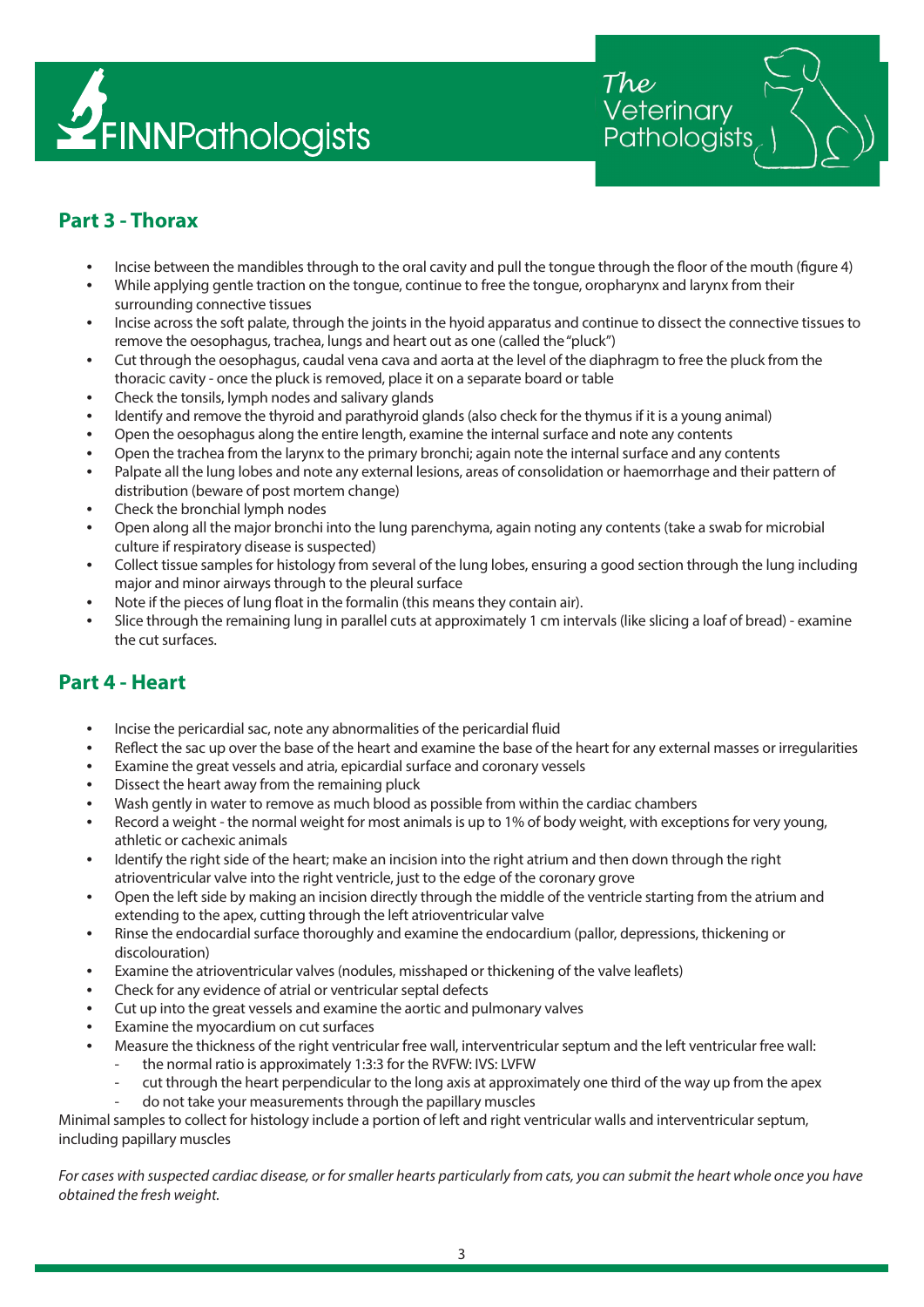

Veterinary Pathologists

#### **Part 5 - Abdominal contents**

- **•** Locate both adrenal glands (see photo)
- **•** Make a small incision into the duodenum and then check for patency of the bile duct by gently applying pressure to the gall bladder while watching for bile in the duodenum
- **•** Remove the spleen, place it on a separate board or table; serially section (like the loaf of bread again)
- **•** Check the pancreas (both limbs)
- **•** Straighten out the intestines by dissecting through the mesentery, cutting along the mesenteric attachments using scissors. Then cut the stomach free from the oesophagus and also cut through the rectum; remove the gastrointestinal tract from the abdomen
- **•** Cut the liver and gall bladder out of the abdomen and place them on a separate board or table. Open and examine the gall bladder, noting the amount, colour and consistency of the contents. Examine the surface of the liver lobes, note any lesions or masses, colour, size and consistency of the liver (fatty, firm, nodular). Serially section the liver and examine the cut surfaces
- **•** Examine the iliac lymph nodes and abdominal aorta in situ, by opening to the bifurcation
- **•** Free both kidneys from their attachments, bluntly dissect the ureters and urinary bladder and incise through the urethra. Once removed, incise and reflect the renal capsules to the hilus (see photo). Section through both kidneys to the renal pelvis, cutting longitudinally (do not hold the kidneys in your hand when cutting - place them on a board)
- **•** Note the contents of the urinary bladder and open to examine internal surface
- **•** Open the urethra, check the prostate gland if male
- **•** For entire males, section the testes longitudinally
- **•** For entire females, remove the ovaries and uterus and incise to check internal surfaces of the genital tract



Locating the adrenal glands



Examining the kidneys: incise and reflect the renal capsules to the hilus, checking for any adhesions between the capsule and the kidney, and for any lesions visible on the surface, for example, nodules, fibrosis, depressions, infarcts.

**•** Last of all, open the stomach along the greater curvature, noting the contents. Then remove the contents and examine the internal surface. Open along the small intestines using scissors to the large colon and rectum; again note the contents and examine the internal and serosal surfaces and the mesenteric lymph nodes

#### **Part 6 – Joints, nervous system, eyes**

- **•** Carefully open the hip, stifle, shoulder and elbow joints (and others if indicated)
- **•** Look for:
	- abnormal synovial fluid
	- ruptured, stretched or frayed ligaments
	- erosion and ulceration of articular cartilage
	- thickened joint capsules
	- osteophyte formation
	- proliferative or thickened synovium
	- **•** Collect a sample of bone marrow, for example from the mid-shaft of the femur
- **•** Remove the head from the body at the atlanto-occipital joint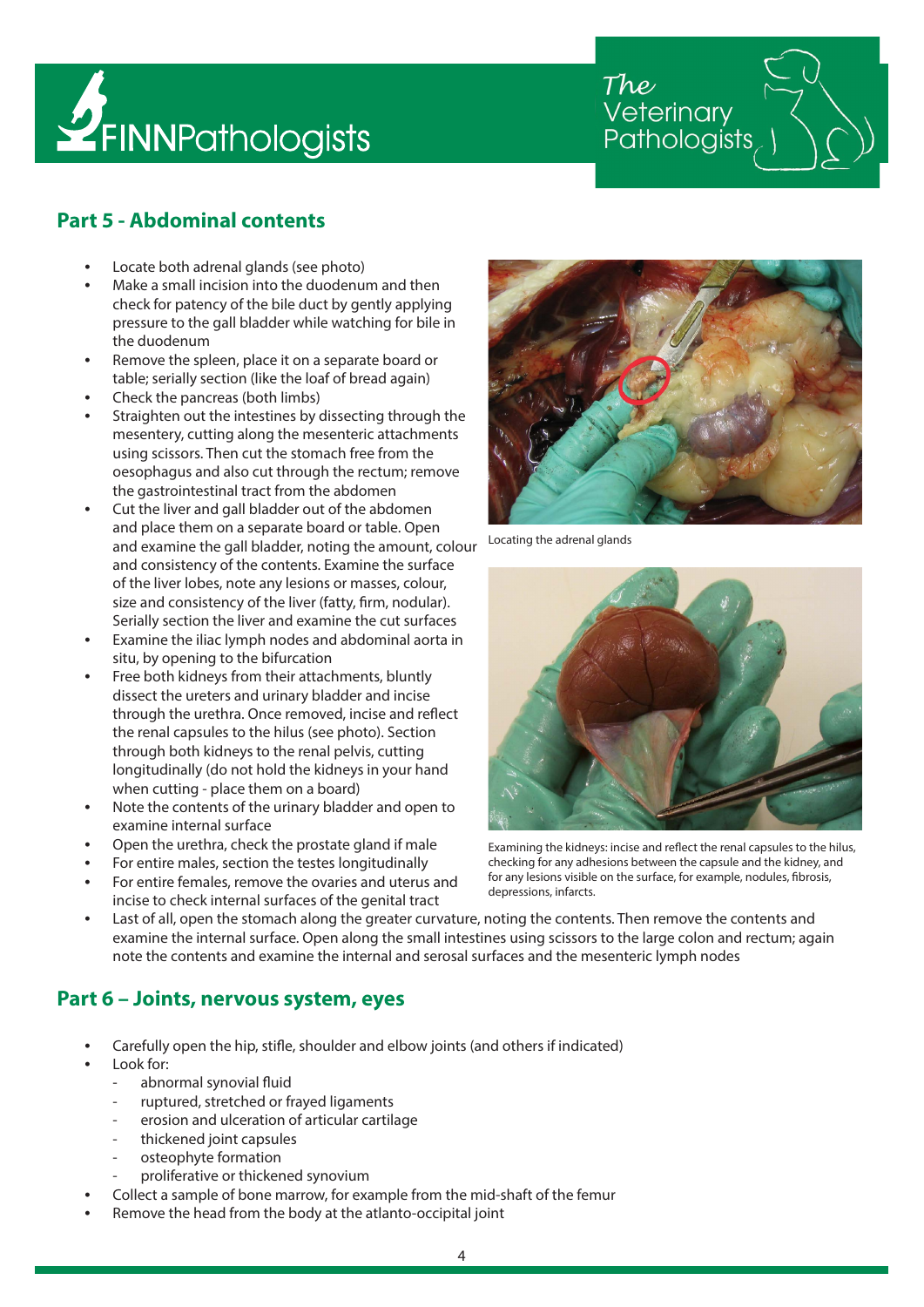

Veterinary Pathologists

- **•** Make a dorsal midline incision from the nose to the foramen magnum, reflect the skin
- **•** Remove the temporal muscles from the skull to expose the bones (see photo)
- **•** Make cuts through the skull, either with an oscillating saw or a hacksaw (make sure the head is securely held for this, for example in a vice or wrapped in a towel)
	- first cut transversely at the anterior limit of the cranial cavity, slightly posterior to the zygomatic arch
	- connect the end of this cut to the foramen magnum.
	- repeat on the opposite side (figure 5)
- **•** Very carefully prise away the calvarium, examining the internal surface
- **•** For feline cases, you can instead use bone cutters to nibble away the skull, starting at the foramen magnum and working forwards to expose the brain (see photos)



Removing the brain: dorsal midline incision from nose to the foramen magnum, reflecting the skin ventrally, emoving the temporal muscles from the skull to expose the bones of the skull.

- **•** Cut through and reflect the meninges
- **•** Working from back to front, gently elevate the brain (or even better, turn the skull upside down and use gravity to help)
- **•** Section each of the cranial nerves and the pituitary stalk to free the brain
- **•** Transect the olfactory lobes as far cranial as possible
- **•** Fix the brain *whole* in formalin
- **•** Free the pituitary gland and collect
- **•** If indicated, section the head longitudinally to allow full examination of the nasal cavity and frontal sinuses
- **•** To remove the eyes, close the eyelids and use a scalpel to incise through the eyelids around the orbit. Then, with curved scissors, dissect the eyes from the orbits by cutting the extraoccular muscles, connective tissue attachments and the optic nerve. Collect lacrimal gland tissue if indicated and check for any retrobulbar lesions. Fix the eyes whole without incising (formalin is acceptable)



For smaller animals including cats, you can use bone cutters to nibble away the skull, starting at the foramen magnum and working forwards to expose the brain.

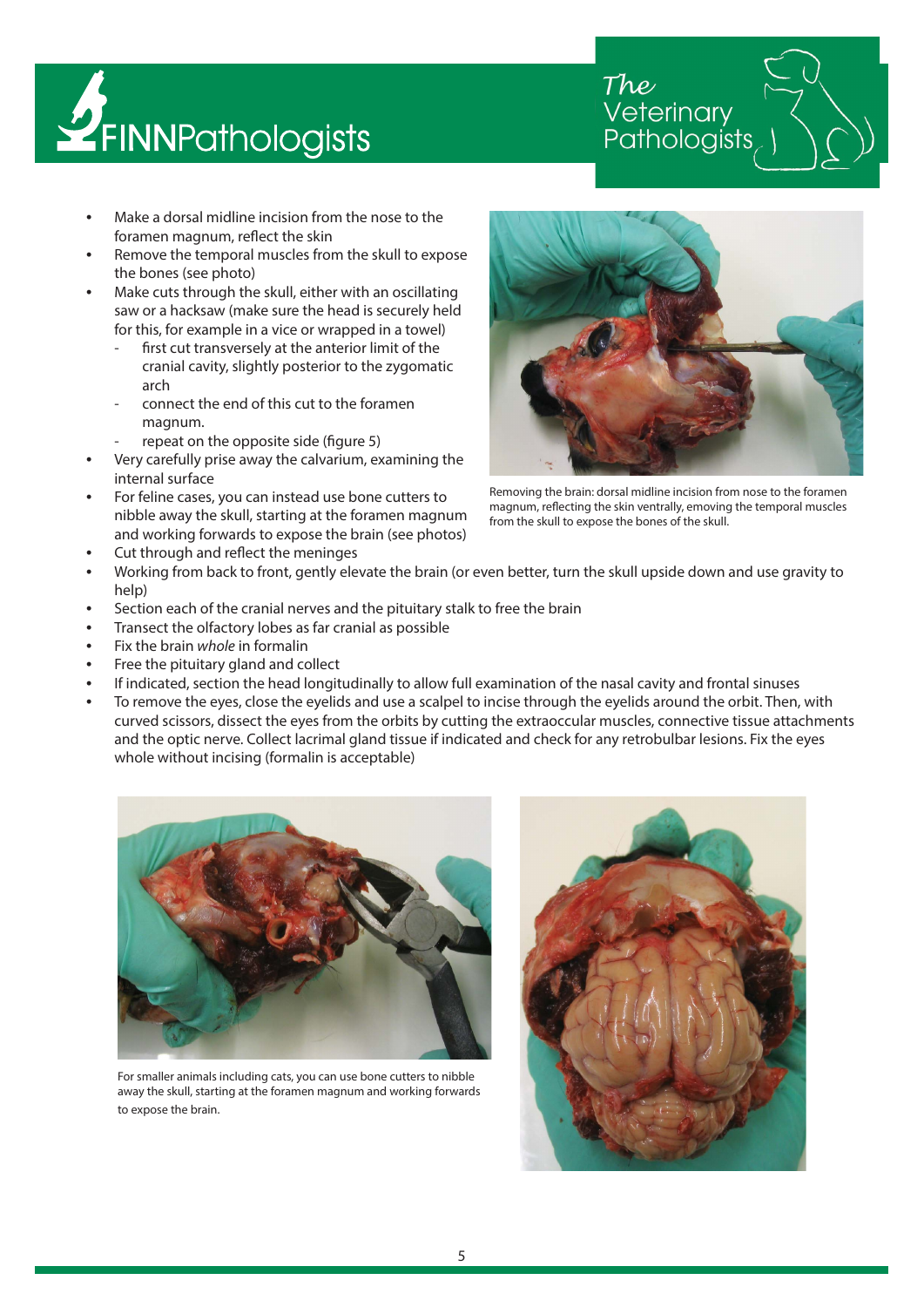

The Veterinary Pathologists

## **Collecting samples for further tests**

The samples collected will obviously vary and will be dependent to some extent on the clinical history and gross findings of any particular case. Tissue samples should ideally be collected from all organs and fixed in 10% neutral buffered formalin (you could always store those not submitted in the first instance in case they are required later). A minimal set of samples for histopathology is given in the table, together with samples which can be taken and stored at -20°C where toxicological or PCR testing may be indicated, but not viral isolation. Samples for microbial culture can be stored (fresh not fixed) at 4°C. Consider also taking impression smears of lesions for cytology, urine samples and wet preparations of faeces for microscopy. If submitting cytology samples for examination by a clinical pathologist, do not place slides in same packaging as formalin-fixed samples – the formalin fumes will cause severe artefacts. If viral isolation is indicated it is best to either submit chilled tissues direct to the laboratory or to take samples into virus transport medium and submit. PCR testing for specific viruses will be possible using tissue samples frozen at -20°C. Also remember that Mycobacteria and some conventional bacteria will survive freezing, but most will not.



Appropriate sample pot with label and correct volume of formalin to tissue (10:1)

#### **To achieve the best possible results from histopathology:**

- **•** avoid delayed fixation samples such as the GI tract, pancreas, kidney and brain in particular are prone to rapid autolysis
- **•** use a 10:1 volume ratio of formalin: tissue
- **•** remove body fluids, gut contents etc. prior to fixing but do not scrape the tissue surfaces as you will also remove the surface of the tissues! Gentle washing in water is preferable
- **•** take samples no more than 1cm in thickness formalin penetration occurs at approximately 1mm per hour and central areas of large or thicker samples will not fix quickly enough to preserve tissue detail
- **•** if focal lesions are present take sections from both affected and adjacent normal tissue
- **•** handle the tissues as gently as possible and do not squeeze or crush them with forceps
- **•** always remember to label all your sample pots!
- **•** avoid using sample pots with narrow necks or lids; samples can become entrapped in such pots as tissues increase in size during fixation
- **•** when posting samples remember the packaging must comply with the postal regulations for pathological materials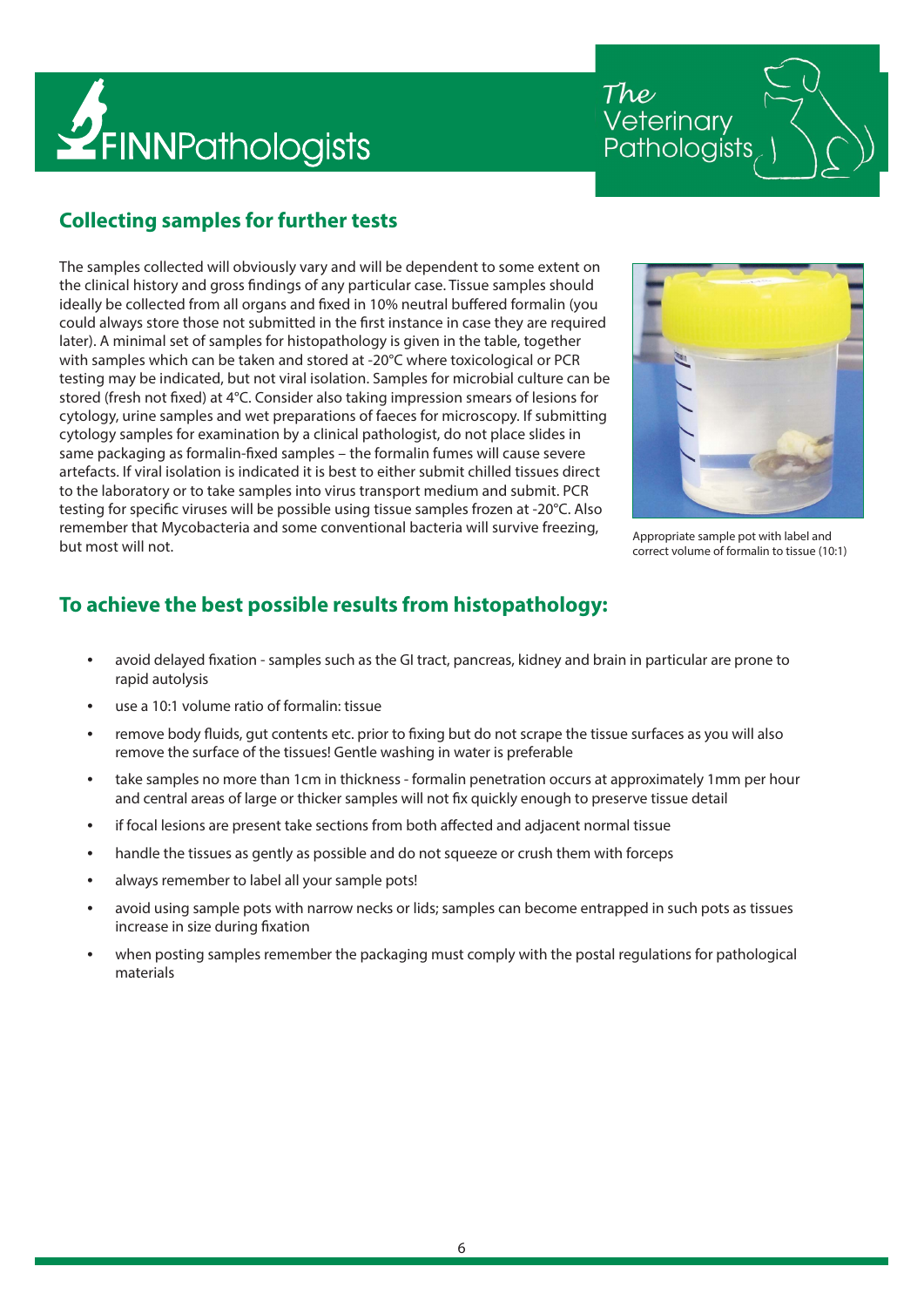

## **Figure legends**

Figure 1.

Place the animal on its back and stabilise the body by making incisions in both axillae and both hip joints (**cut 1**).



The<br>Veterinary

Pathologists



Figure 2.

Reflect the forelimbs and the hind limbs away from the body wall and lay them flat to stabilise the body in a steady position (**cut 1**). Make a ventral midline incision through the skin from the mandibular symphysis to the pubis (**cut 2**). Reflect the skin back from the incision by cutting through the subcutaneous fat (**cut 3, arrows**).

#### Figure 3.

Make a full incision through the ventral midline from the xiphoid process to the pubis into the abdominal cavity. Extend the incision along the posterior margin of the last ribs on both sides and fold out the abdominal wall to expose the abdominal viscera in situ (**arrows**).